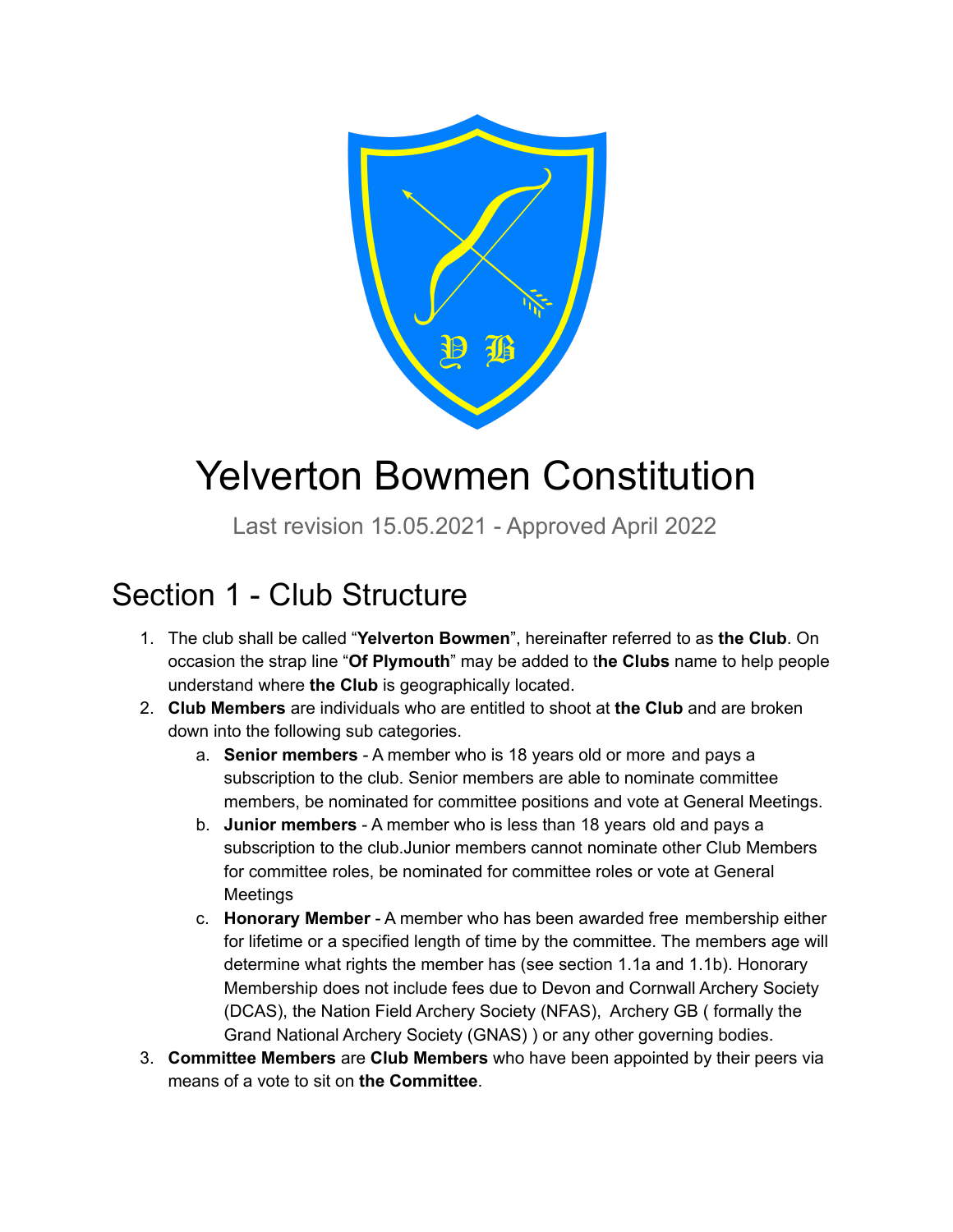# Section 2 - Club Management

- 1. **The Committee** is tasked with the day to day running of **the Club**, with each **Committee Member** being responsible for their own specialisation.. No financial benefit shall be awarded to any **Committee Member** for their service to **the Club**. **Committee Member** status is optional and no **Club Member** will be required to sit on the Committee. **The Committee** shall consist of the following roles:
	- a. **Chairman** The Chairman is the 'manager' of **the Club** and **the Committee**. They lead committee meetings and are responsible for coordination of committee tasks.
	- b. **Vice Chairman** The Vice-Chairman takes on the Chairman's responsibilities when they are not available.
	- c. **Secretary** The Secretary is the main point of contact for those who need to speak with **the Committee**.. They are the record keeper for committee meetings.
	- d. **Treasurer** Responsible for administering **the Clubs** finances and organising for **the Clubs** accounts to be audited at the end of the year.
	- e. **Membership Secretary** Responsible for processing new member applications and the renewal of existing memberships. Typically works closely with the Treasurer.
	- f. **Records officer** Collects scored rounds and issues classifications, records, etc as required. They also manage the club's contribution to postal leagues.
	- g. **Equipment officer** Responsible for the acquisition and maintenance of club equipment.
	- h. **Training coordinator** Responsible for the organisation and running of beginners courses. They are a point of contact for members of the public wishing to join the club.
	- i. **Safeguarding and Welfare Officer** In the unlikely event of a member's welfare being threatened the Safeguarding and Welfare Officer would be the point of contact for those concerned.
	- j. **Webmaster** Responsible for the creation and maintenance of the club's online presence.
	- k. **Archivist** Collator and keeper of historical records relating to the club and its members.
	- l. **Public relations officer** Responsible for outgoing correspondence, including contact with local newspapers and television to inform them of activities, such as hosting tournaments. They also contact archery publications with stories of interest. They may also be the point of contact at public events such as county shows and have-a-goes.
	- m. **Junior Rep** The voice of the junior members to the committee. They also run junior specific classifications and postal leagues that aren't run by the records officer.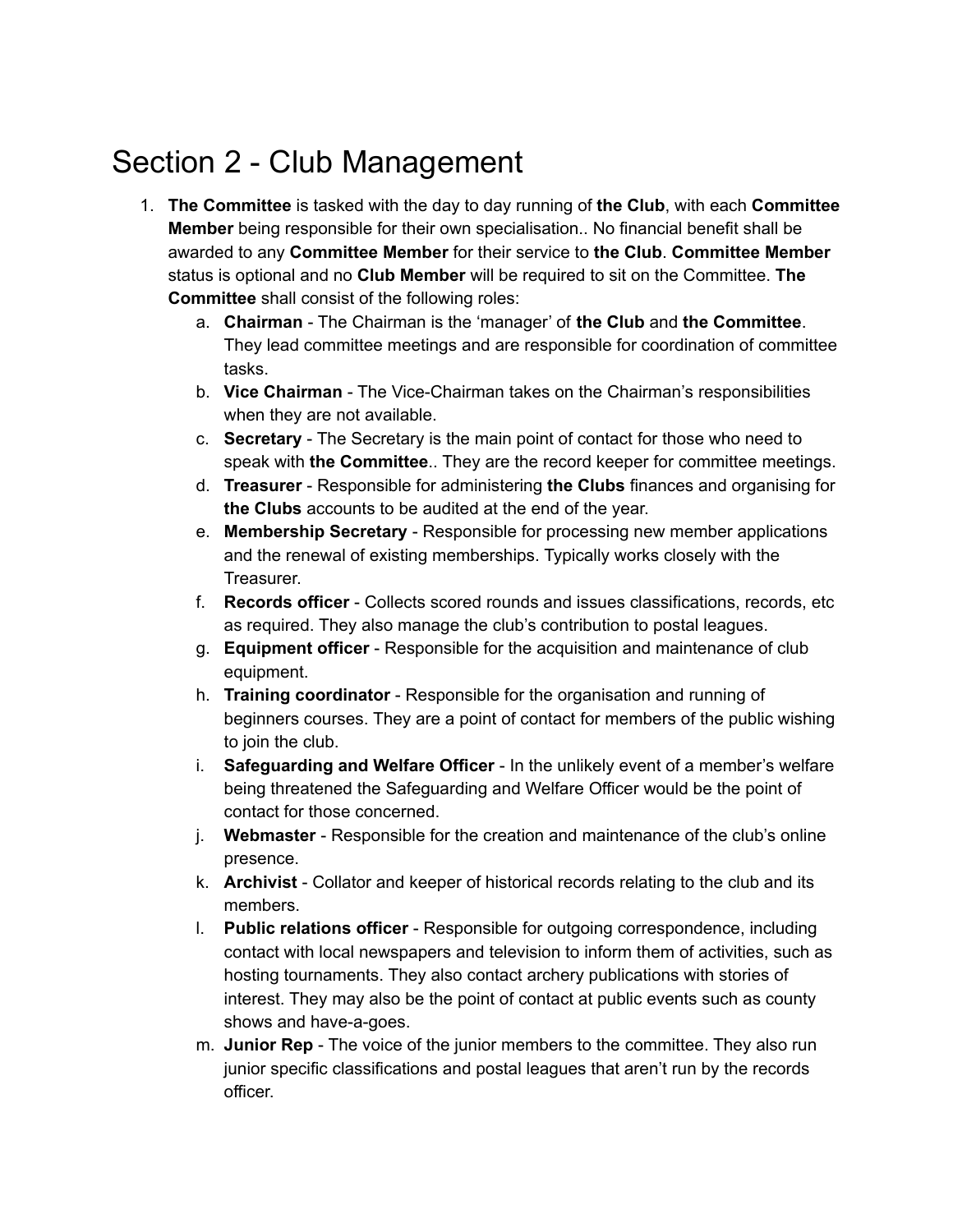- n. **Tournament Officer** Responsible for organisation and running of tournaments hosted by the club, as well as those hosted on behalf of other bodies.
- o. **Social Secretary** Responsible for organising social events for the club, such as Christmas meals, fun shoots, day trips, etc
- 2. The **Executive Committee** shall consist of the following roles :
	- a. Chairman
	- b. Secretary
	- c. Treasurer
- 3. **The Committee** must fill the following positions with each position being held by an individual **Club Member** :
	- a. Chairman
	- b. Secretary
	- c. Treasurer
	- d. Safeguarding and Welfare Officer
	- e. In addition to this 2 other roles must also be filled ( 6 total )

If these positions cannot be filled all shooting will be suspended Immediately and an emergency **General Meeting** shall be held where the remaining committee positions can be voted on. If during this meeting the required positions for **the Committee** cannot be filled a vote will be held as to whether an additional meeting should be scheduled or if **the Club** should be disbanded. This process shall continue until either **the Committee** meets the minimum requirements or **the Club** is disbanded.

- 4. Funds and property of **the Club** shall be entrusted to the **Executive Committee**. All monies received on behalf of **the Club** shall remain the property of **the Club** and there shall be no distribution or division of such funds or property among the **Club Members** under any circumstances. In the event of **the Club** disbanding, all assets of **the Club** shall be handed over to the Devon and Cornwall Archery Society (DCAS) in trust until **the Club** can be re-formed.
- 5. Five **Committee Members** are required to form a quorum.
- 6. The postal address of **the Club** shall be that of the **Secretary,** or such other address that may be decided by **the Committee**.
- 7. The accounts of **the Club** shall be audited annually by an auditor. It is the responsibility of the **Treasurer** to organise this auditing in time for the **Annual General Meeting**.
- 8. Details of any proposed amendments to **the Constitution** of **the Club** must be sent to the **Secretary** 28 days before the **Annual General Meeting**. If the Annual General Meeting is more than 90 days away an **Extraordinary General Meeting** may be organised for the purpose of voting on the proposal in accordance with section 3.1.
- 9. **The Constitution** of **the Club** shall not be rescinded or amended except by a majority vote with at least two thirds of **Club Members** (excluding **Junior Members**) actually present at the **Annual General Meeting** or an **Extraordinary General Meeting** convened for the purpose of voting on constitution changes. Voting shall be in accordance with section 3.4
- 10. Honorary memberships may be awarded to individuals in the club whom **the Committee** deem worthy. 1 year honorary membership can be awarded by a majority vote during a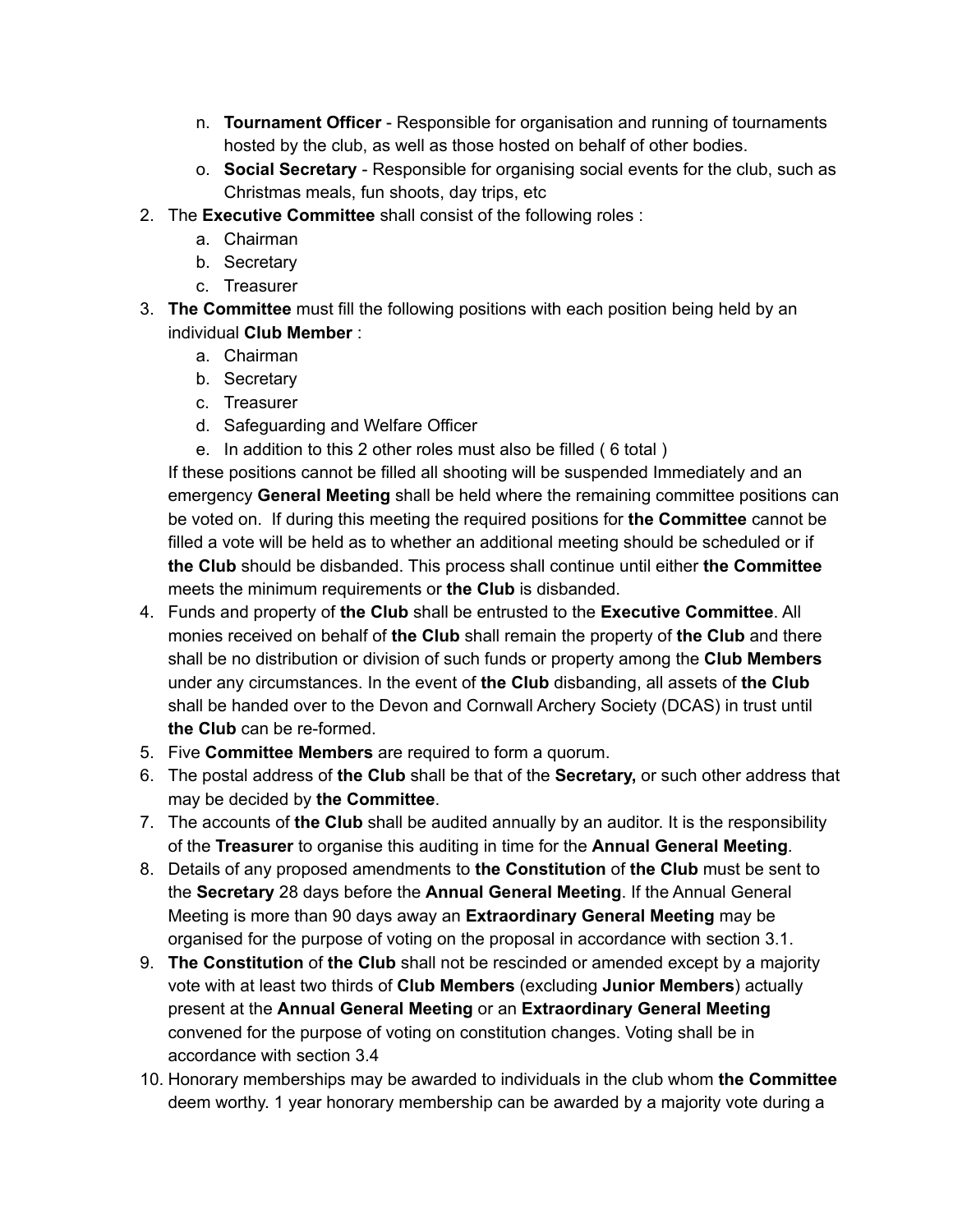committee meeting (see section 2.5). Lifetime honorary membership or consecutive yearly honorary membership may only be awarded by a majority vote with all serving members of **the Committee** present.

- 11. All **Club Members** shall accept without reserve the jurisdiction of **the Club** and shall conform to such conditions, rules and regulations determined by **the Committee**.
- 12. **The Committee** may co-opt **Club Members** (18 years and above) for special requirements and they shall be entitled to vote upon matters relevant to the purpose for which they were co-opted. **Club Members** are not required to accept these positions.
- 13. **The Committee** may appoint **sub-committees** as required, the chairman of any sub-committees must be a **Committee Member** of the main committee and not a co-opted **Club Member**.
- 14. In cases of emergency an **Executive Committee Meeting** may be called consisting of the **Executive Committee** (see section 2.2) providing there are no two persons from the same family. During this meeting the **Executive Committee** shall have the full power to act on behalf of **the Committee** consulting when necessary with other **Committee Members**. This meeting must be minuted and the minutes signed by the **Executive Committee** as soon as possible. The results of this meeting and any actions resulting from it shall be reported to **the Committee**.
- 15. **Committee Members** who step down from their position must return all club property and relinquish control of any club accounts immediately to the **Executive Committee**. If the former **Committee Member** does not complete this return of property within 30 days **the Club** shall seek to take legal action against that person in order to recover the stolen property or its equivalent value.
- 16. In the event of a **Committee Member** stepping down **the Committee** themselves shall have the power to appoint a replacement without having to call for an **Extraordinary General Meeting**.
- 17. Only one **Committee Member** per family may be a signatory on **the Club's** bank accounts.

### Section 3 - General Meetings

- 1. The date of any General Meeting (including the **Annual General Meeting** and **Extraordinary Meetings**) of the club will be announced to the membership 21 days in advance.
- 2. At all **General Meetings**, 30% of the total membership (excluding **Junior Members**) shall form a quorum except for when voting on constitutional changes (see section 2.9)
- 3. Only **Club Members** aged 18 years and older are entitled to vote at **General Meetings**. In the event of a tie the **Chairman** shall be entitled to an additional casting vote which may or may not be used at the **Chairman's** discretion.
- 4. **The Committee** shall, at the request of 10 or 25% (whichever is the least) of **Club Members** aged 18 years or older, call an **Emergency General Meeting.** The Committee will then have 7 days to set the date of the meeting in accordance with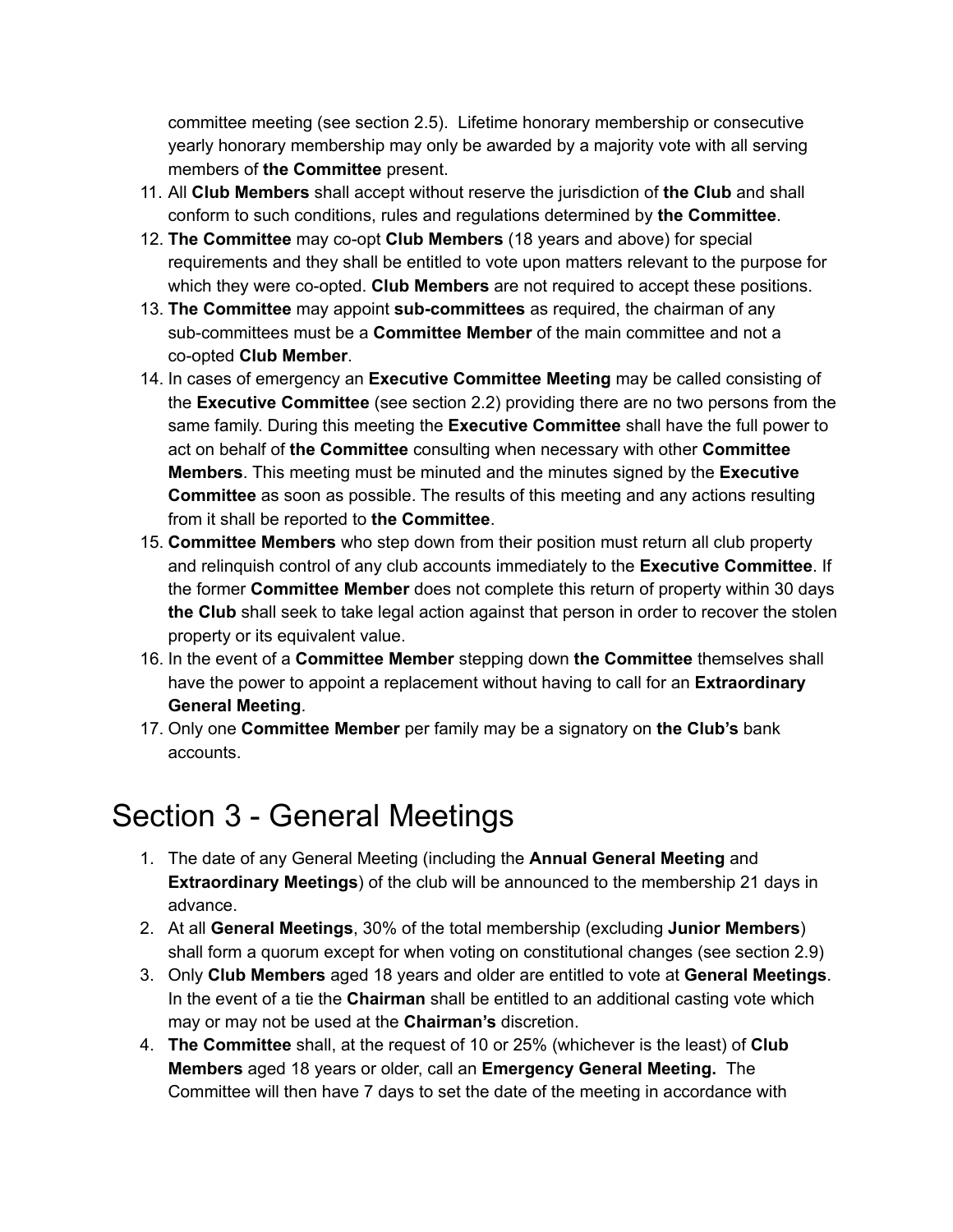section 3.1. The reason raised by the members shall then be discussed at this meeting and issues voted on if appropriate.

# Section 4 - Annual General Meeting

- 1. **The Committee** shall organise an **Annual General Meeting** in the spring each year in accordance with section 3.1
- 2. All **Committee Members** shall be elected at the **Annual General Meeting**. Nominations for **Committee Members** must be handed to the **Secretary** in writing. Nominations must bear the name and signature of the nominated **Club Member** and name and signature of the nominator **Club Member**.
- 3. All **Committee Member** positions are available for election.
- 4. The **Chairman** will be the first position to be voted in.
- 5. In the event that more than one **Club Member** has been nominated for a position a majority wins vote will be held. In the event of a tie the new **Chairman** will have the casting vote. If the position tied is for that of the **Chairman** the vote must be held again for the top 2 candidates. If a tie cannot be broken section 2.3 will come into effect.
- 6. The agenda of the **Annual General Meeting** must include the following:
	- a. Report by the **Chairman** and **Secretary**
	- b. Financial report by **Treasurer** and presentation of the audited accounts from the previous financial year.
	- c. Reports from any other **Committee Members** ( these reports are optional )
	- d. Matters arising from section 2.9
	- e. Changes in membership fees.
	- f. Any other business relevant to **the Club** at the discretion of the **Chairman** insofar as time allows.
	- g. The election of the **Committee Members** for the next 12 months

### Section 5 - Club principals

- 1. The objective of **the Club** shall be the encouragement of archery in all its forms other than bow hunting.
- 2. The rules of shooting of Archery GB (formally GNAS) and the World Archery Federation (formally FITA) shall be accepted as the shooting regulations of **the Club**.

# Section 6 - Club Member responsibilities

- 1. **Club Members** agree to act appropriately and safely while on **the Clubs** range.
- 2. **Club Members** agree to abide by the instructions of the active **Field Captain** in the execution of his/her role.